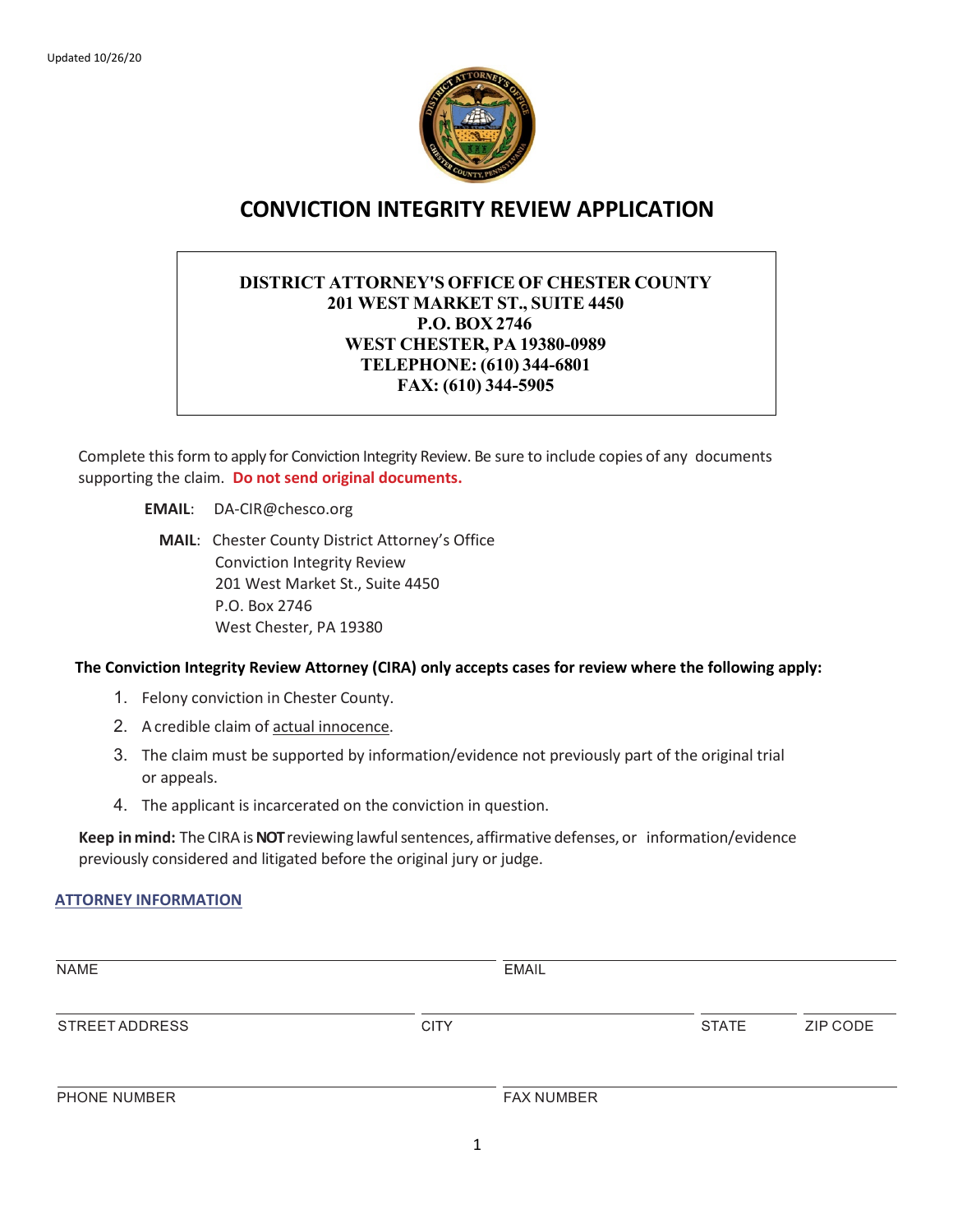# **BOTH ATTORNEY and APPLICANT must initial each statement below:**

|                                                                              | Requesting review of your case by our office will not toll the time you have to<br>pursue post-conviction remedies, such as filing an appeal or post-conviction motion. You<br>need to pursue those remedies separately. |                      |                 |
|------------------------------------------------------------------------------|--------------------------------------------------------------------------------------------------------------------------------------------------------------------------------------------------------------------------|----------------------|-----------------|
|                                                                              | Acknowledgement of receipt of this application by the CIRA does not indicate<br>acceptance of the case for investigation, nor does it imply acceptance of the validity of the<br>claim of innocence.                     |                      |                 |
|                                                                              | The CIRA cannot give legal advice and no applicable privilege, including but<br>not limited to, the attorney-client privilege, applies to information provided.                                                          |                      |                 |
|                                                                              | Any false statements herein can be used against me.                                                                                                                                                                      |                      |                 |
|                                                                              | The CIRA will only communicate with the attorney submitting this application.                                                                                                                                            |                      |                 |
|                                                                              | The CIRA reviews cases based on its own standards.                                                                                                                                                                       |                      |                 |
|                                                                              | The CIRA may contact any of the people or witnesses listed in this application.                                                                                                                                          |                      |                 |
|                                                                              | I give my attorney, former attorneys, and any agency that has been contacted regarding<br>my claim of innocence permission to share all information from their files with the CIRA.                                      |                      |                 |
|                                                                              | I waive any attorney-client privilege.                                                                                                                                                                                   |                      |                 |
| <b>APPLICANT INFORMATION</b>                                                 |                                                                                                                                                                                                                          |                      |                 |
| Is the applicant a U.S. Citizen?                                             | <b>YES</b><br><b>NO</b>                                                                                                                                                                                                  |                      |                 |
| Is the applicant still serving a<br>sentence in prison from this conviction? | <b>YES</b><br><b>NO</b>                                                                                                                                                                                                  |                      |                 |
|                                                                              | If "NO" the conviction does NOT meet the criteria for review.                                                                                                                                                            |                      |                 |
| <b>NAME</b>                                                                  | <b>DOC NUMBER</b>                                                                                                                                                                                                        | <b>DATE OF BIRTH</b> |                 |
| <b>STREET ADDRESS</b>                                                        | <b>CITY</b>                                                                                                                                                                                                              | <b>STATE</b>         | <b>ZIP CODE</b> |
| <b>CASE NUMBER</b>                                                           | <b>CHARGES ON CONVICTION(S)</b>                                                                                                                                                                                          |                      |                 |
| DATE OF OFFENSE AND ARREST                                                   | <b>ORIGINAL SENTENCE</b>                                                                                                                                                                                                 |                      |                 |
| <b>TRIAL ATTORNEY</b>                                                        | SENTENCING JUDGE AND JURISDICTION                                                                                                                                                                                        |                      |                 |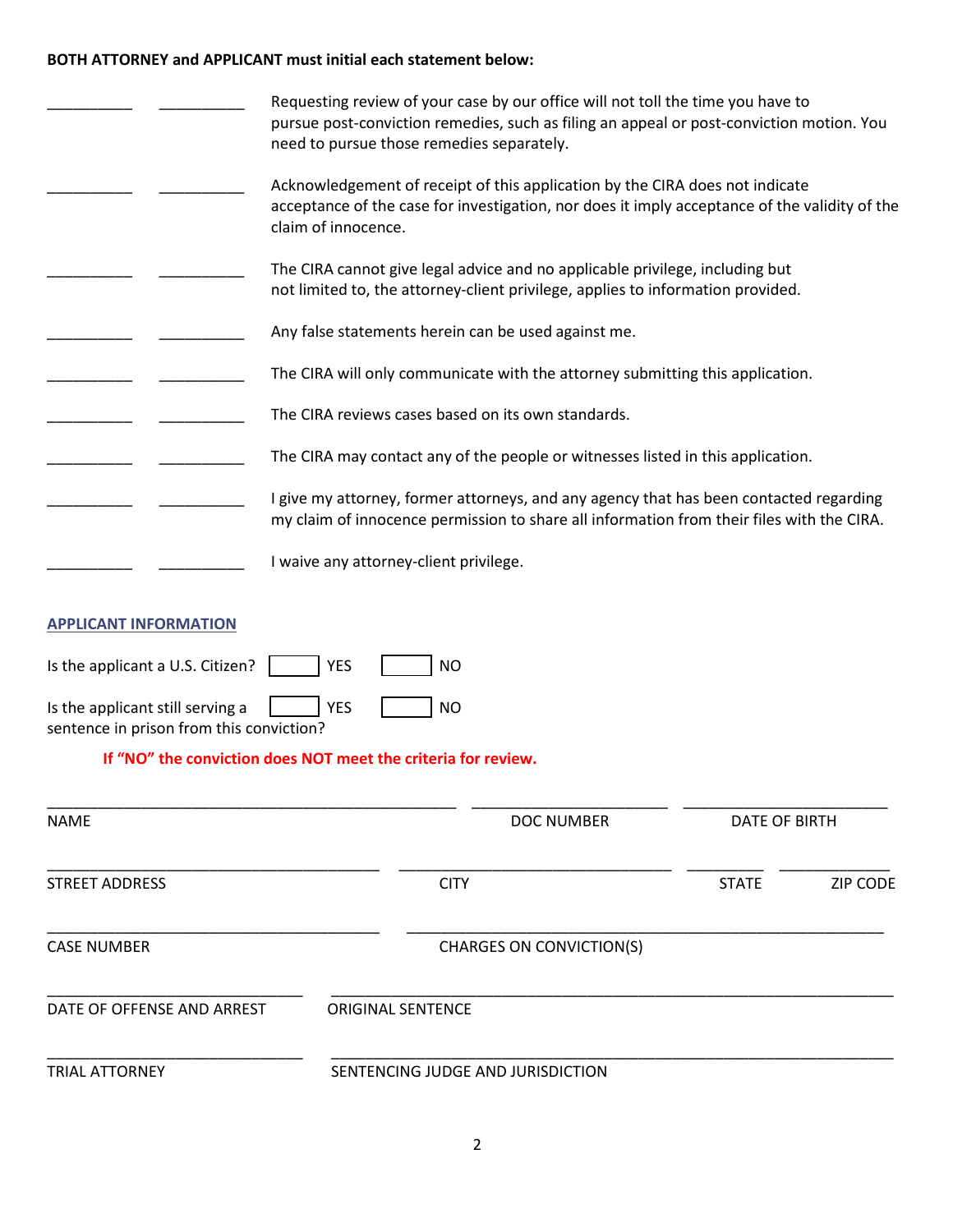# **CASE INFORMATION**

List all the Attorney(s) who have previously represented the applicant:

Check every box that applies:

| Conviction occurred in Chester County, Pennsylvania.                                                                                                                     |
|--------------------------------------------------------------------------------------------------------------------------------------------------------------------------|
| Direct appeal was denied and there is no pending litigation.<br>Date direct appeal was denied:                                                                           |
| Applicant had no role in the crime convicted of.                                                                                                                         |
| Applicant did some but not all of what convicted of.                                                                                                                     |
| Applicant suffers from a medically diagnosed condition affecting competency that existed at the<br>time the crime was committed. MEDICAL RECORDS MUST BE ATTACHED.       |
| Applicant did something illegal under duress.                                                                                                                            |
| Conviction by jury or judge.                                                                                                                                             |
| <b>Prior Post-Conviction Appeals</b><br>Have any post-conviction motions been filed before in this case?<br><b>YES</b><br><b>NO</b><br>If YES, provide case information: |
| <b>Prior DNA Testing</b><br>Was DNA evidence used at trial?<br><b>YES</b><br>NO.<br>Commonwealth<br>Defense<br>If YES, was it by:                                        |
| <b>Contact with Innocence Organizations</b><br>Has contact been made with Pennsylvania Innocence Project about this case?<br><b>YES</b><br>NO.                           |
| If YES, are they currently investigating?<br><b>YES</b><br>NO.                                                                                                           |
| <b>YES</b><br>Has any other innocence organization/project been contacted about this case?<br><b>NO</b>                                                                  |
| If YES, which organization(s)?                                                                                                                                           |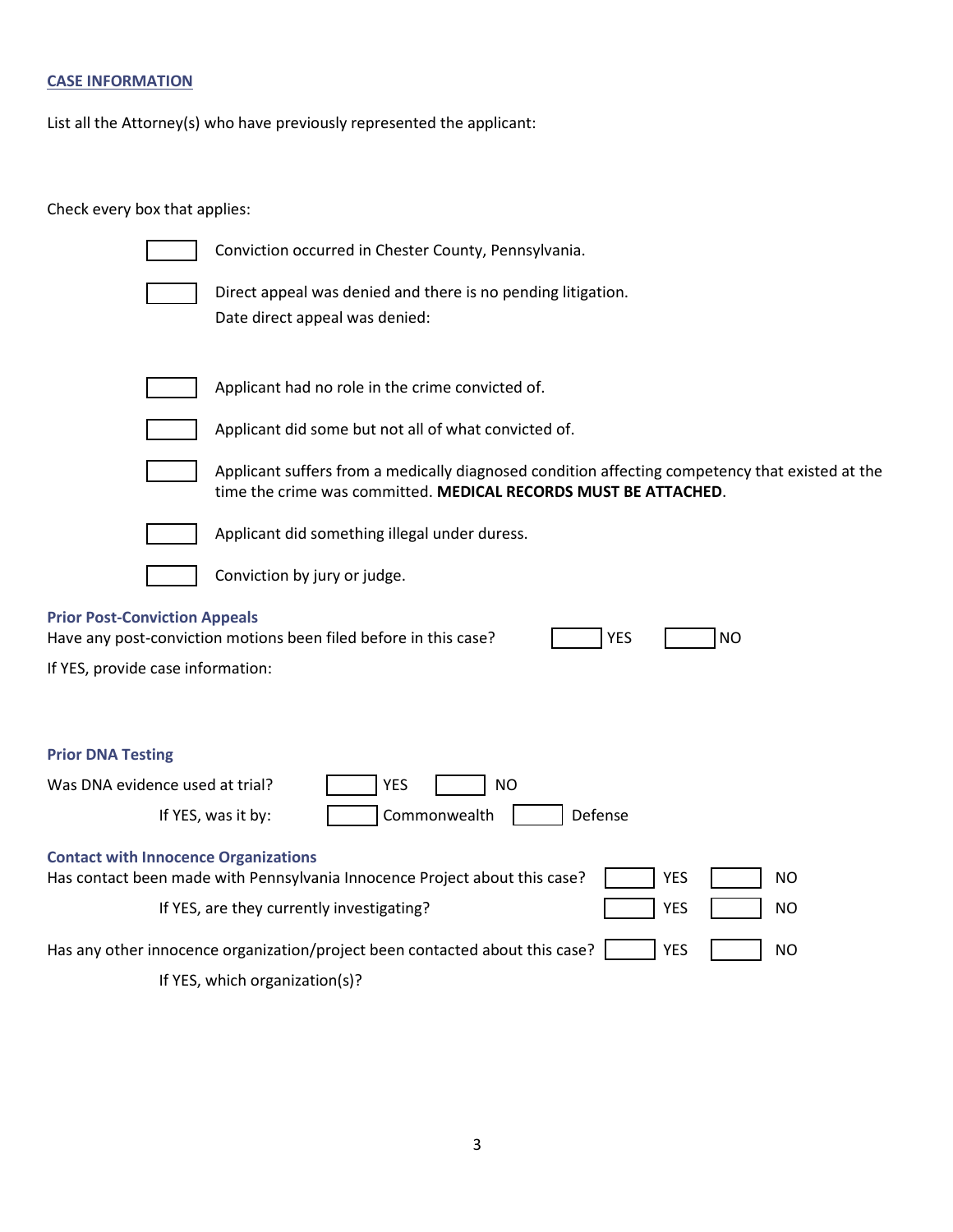## **New Evidence or Evidence of Innocence**

Check every box you believe applies.

| Applicant was not at the crime scene and has an alibi.                                                                            |
|-----------------------------------------------------------------------------------------------------------------------------------|
| New evidence proves innocence that was not available at trial or entry of plea.                                                   |
| Expert testimony presented at trial has been discredited. ATTACH DOCUMENTS PROVING SAME.                                          |
| DNA evidence exists that has never been tested.                                                                                   |
| Scientific evidence that was presented has been discredited.<br>State type of scientific evidence in question:                    |
| The arresting officer or an officer that presented testimony was arrested.<br>Name of officer and badge number:                   |
| A witness/informant who testified has recanted or changed their testimony.<br>Explain details of recantation or testimony change: |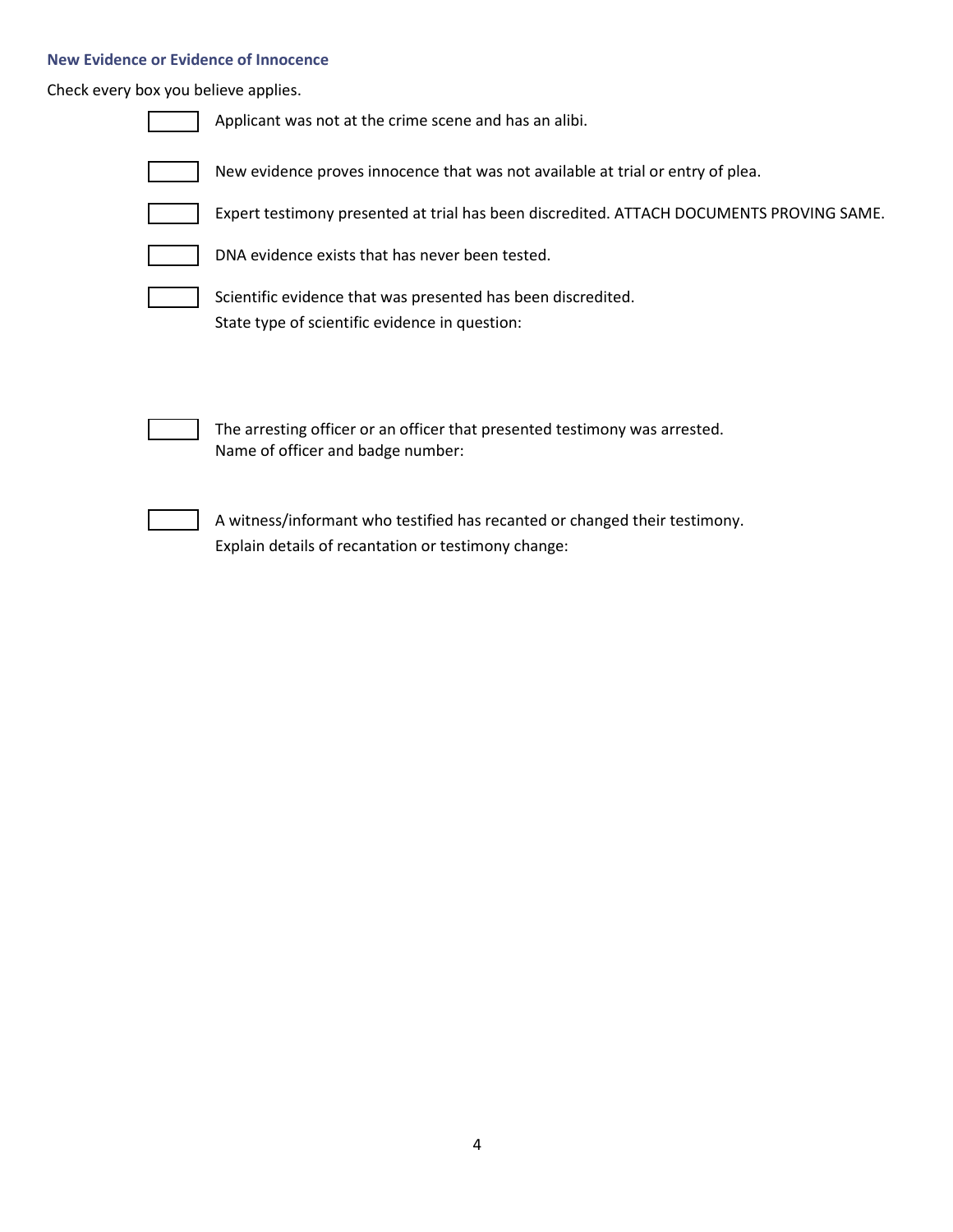## **Information about Other Evidence**

Check every box you believe applies.

| Applicant testified at trial.                                                                          |
|--------------------------------------------------------------------------------------------------------|
| Police claimed a confession was given but applicant denies.                                            |
| Allegation of coerced confession.                                                                      |
| Eyewitness or victim identification occurred in the following manner:                                  |
| In person show-up.<br>Photo array or photo lineup.<br>Live lineup.<br>In court only.                   |
| The witness or informant who testified lied.                                                           |
| The witness or informant who testified was cooperating with the Commonwealth and was not<br>disclosed. |

Explain details of cooperation and how discovered: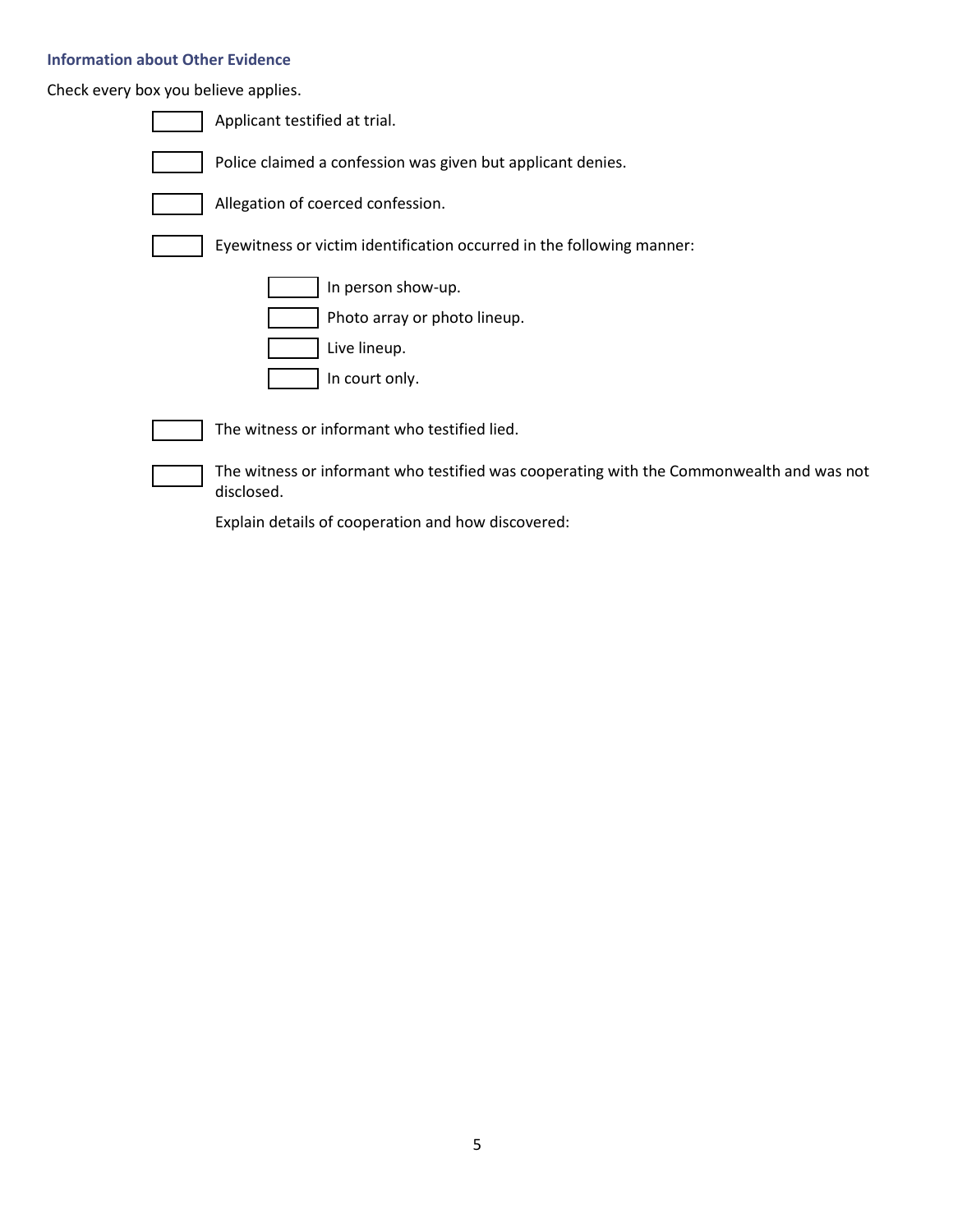#### **Information about New Evidence and Innocence**

Explain the basis for innocence in detail.

Provide location of applicant on the date of the crime and arrest.

List the names and phone numbers of witnesses or alibis, or any other person with relevant information, and any other person who should be contacted supporting the claim.